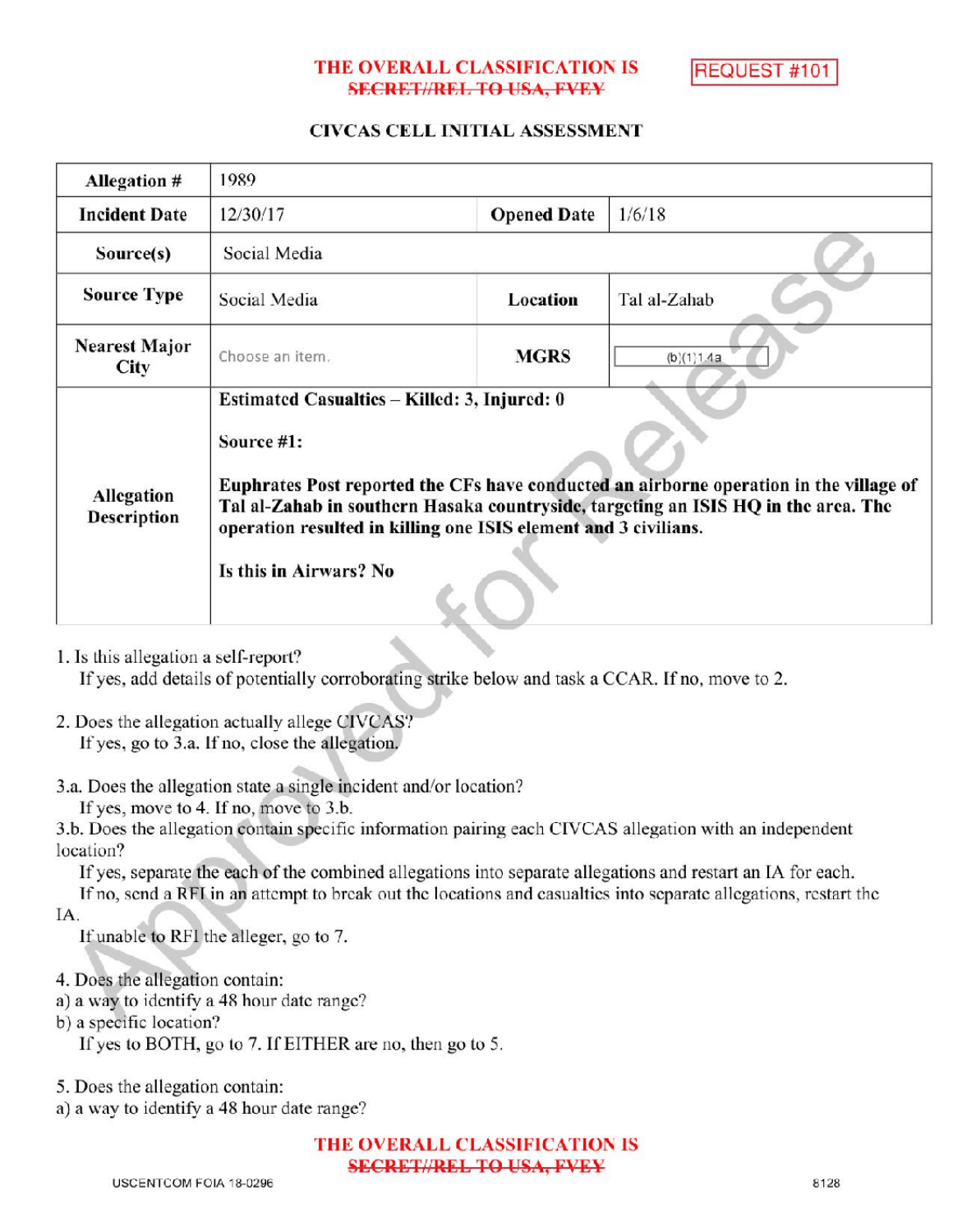## THE OVERALL CLASSIFICATION IS SECRETIAREL TO USA, FVEY

- b) a specific time of day or timeframe?
- c) <sup>a</sup> general location?
	- If yes to ALL three, then go to 7. If ANY are no, go to 6.
- 6. Does the allegation contain:
- a) Video or photo evidence of CIVCAS that can be used to narrow the date/time or location of the allegation? If yes, go to  $7.$  If no, go to  $6.b$ .
- b) Are there at least two corroborating sources (total of 3) that independently reported the allegation? If yes, go to  $7.$  If no, go to 6.c.
- c) Any high quality sources? If yes, go to  $7.$  If no, go to  $6.d.$
- d) Specific facts that warrant a search for strikes? If yes, go to 7. If no, close the allegation.

7.a. Does the allegation contain sufficient information on the time, location and details to conduct a search for strikes? Yes

Ifyes, go to 8. Ifno, go to 7.b.

7.b. Explain in detail why there is insufficient information on the time, location, and details to conduct a search for strikes.

IZ & SY MAT: 0 Results CAOC log: 0 Results **CJTF** log: 0 Results

IZ CJFLCC log, -email (Start 18 MAY 2017):

SY  $(1)$ leg, -email (Start 22 JUL 2017):

8. Are there any potentially corroborating strikes? No If yes, answer the questions below and task CCAR. If no, provide a detailed explanation and close the allegation.

• Given the information provided, a comprehensive 48 hour (29-30 DEC 17) search was conducted. • Zero corroborating results were found for alleged strikes.

1. Assessed date of incident:

2.Location:

3. Potentially Corroborating Strike Information: MGRS: **Strike Number:** 

> THE OVERALL CLASSIFICATION IS SECRET//REL TO USA, FVEY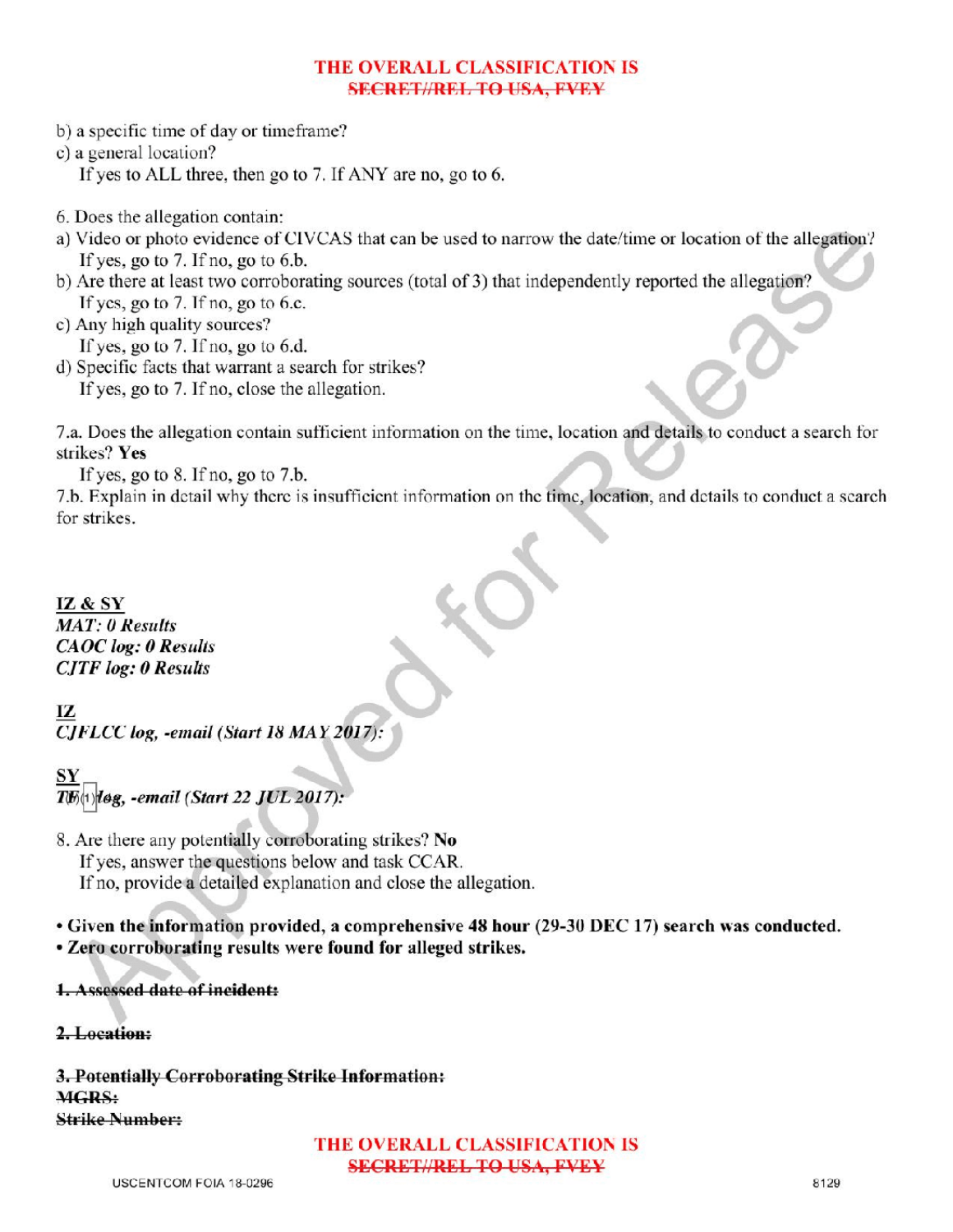## THE OVERALL CLASSIFICATION IS **SECRET//REL TO USA, FVEY**

 $f(x)$ 

DTG: Target: Dynamic/Deliberate: Aircraft: Call Sign: Nationality: Munitions & Number dropped: Target Number: TEA:  $BE$ #:

Non-US Coalition Involvement:

Decision: Close at the IA due to insufficient evidence to corroborate the allegation.

 $\mathcal{P}$